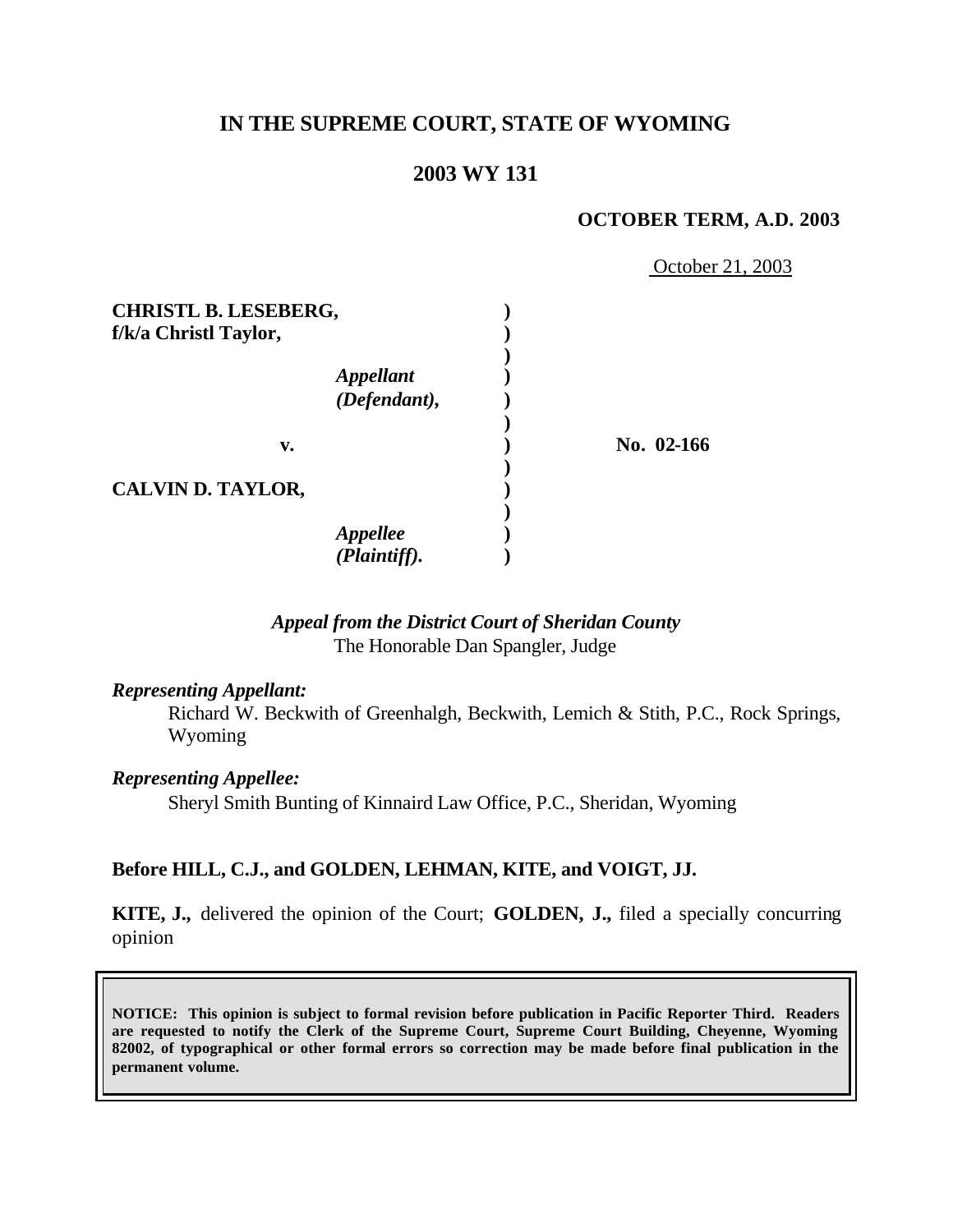KITE, Justice.

[¶1] Christl B. Leseberg (mother) appeals from the district court's order finding no substantial change of circumstances to warrant modifying her divorce decree to reallocate the dependent income tax credit from Calvin D. Taylor (father) to her. We find no error and affirm.

#### **ISSUES**

[¶2] The mother states the issues as follows:

I. Did the district court err as a matter of law when it held that there had not been a change of circumstances that warranted modification of those portions of the parties' decree of divorce relating to allocation of the right to claim the parties' minor child as a dependent for income tax purposes?

> A. Is the allocation of the dependent tax credit modifiable?

> B. What law, if any, governs the district court in properly allocating the right to claim a child as a dependent for income tax purposes?

#### **FACTS**

[¶3] The father and the mother were divorced by a decree dated April 23, 1991. Pursuant to a stipulation entered into by the parties before the entry of the decree, the district court awarded custody of the couple's minor child to the mother and ordered the father to pay child support. The stipulation and decree also provided the father was entitled to claim the child for income tax purposes so long as he remained current in his child support payments.

[¶4] On December 10, 2001, the mother petitioned for a modification of the divorce decree alleging, first, a substantial change of circumstances in that the income of both parties had increased since the divorce causing the child support obligation to change by twenty percent or more and, second, the right to claim the child for income tax purposes should be reallocated to her as the custodial parent pursuant to the Internal Revenue Service Code, 26 U.S.C.A. § 152(e). After a hearing on May 9, 2002, the district court increased the monthly child support payment due from the father as stipulated by the parties but denied the mother's request for reallocation of the dependent income tax credit from the father to her. The district court found "[t]here has not been a substantial change of circumstances that warrants allocation of the dependent income tax credit to the [mother]" and ordered the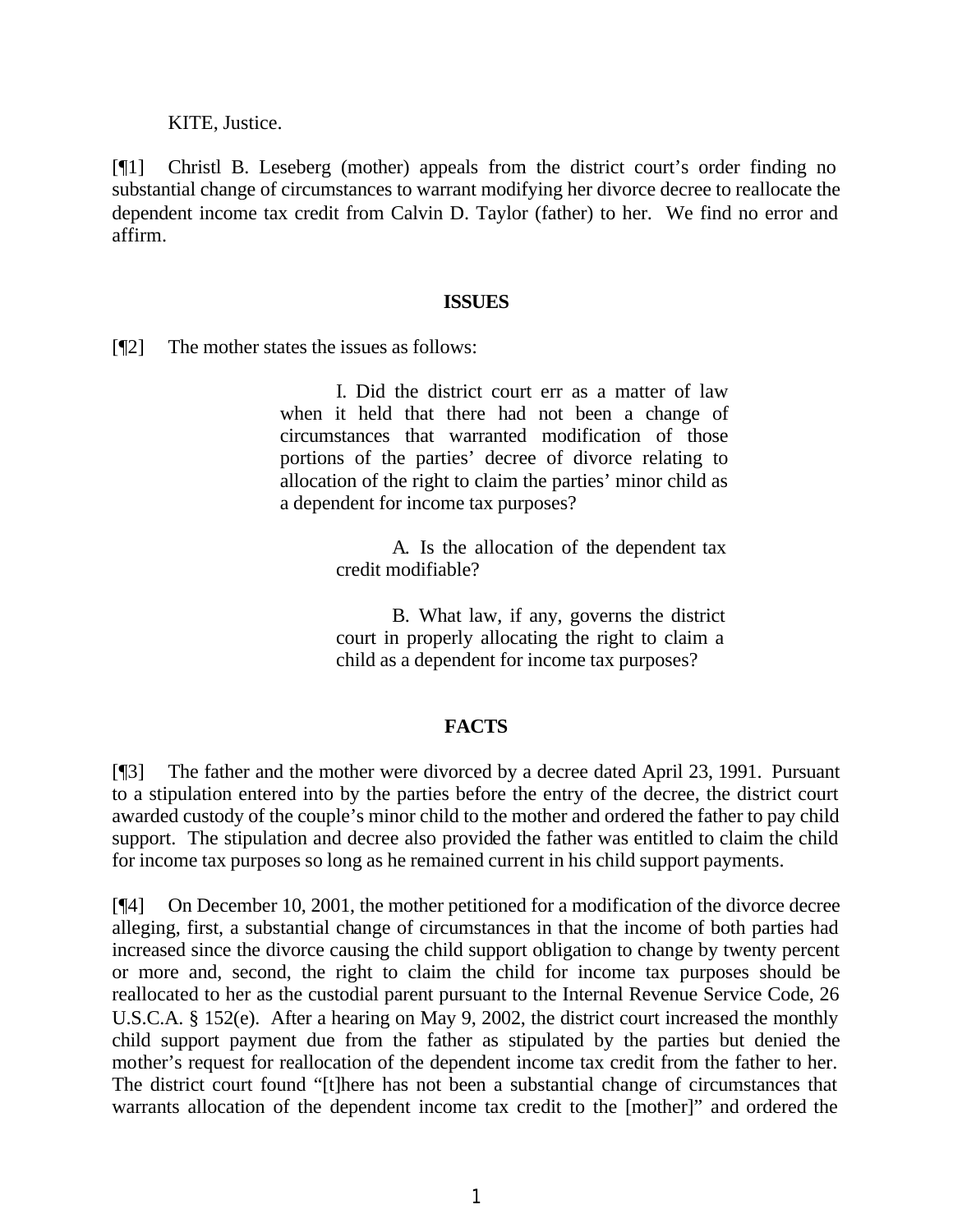mother to "continue to supply [the father] with an executed Internal Revenue Service form 8332 . . . each year, so that he may continue to claim the parties' minor child as a dependent for income tax purposes." The mother appeals from that portion of the order.

## **STANDARD OF REVIEW**

[¶5] We review a district court's order on a petition to modify a divorce decree under an abuse of discretion standard. *Fleenor v. Fleenor*, 992 P.2d 1065, 1068 (Wyo. 1999). The ultimate question we must decide is whether the district court could reasonably conclude as it did. *Metz v. Metz*, 2003 WY 3, ¶6, 61 P.3d 383, ¶6 (Wyo. 2003).

## **DISCUSSION**

## **A. Modification of Provision Allocating Dependent Tax Credit**

[¶6] The mother claims that the portion of the divorce decree concerning the allocation of the dependent tax credit, like other support provisions, is subject to modification. Wyo. Stat. Ann. § 20-2-311(a) (LexisNexis 2003) provides that an action to modify a child support order based upon a substantial change of circumstances may be brought by a party at any time. We have not previously considered whether that provision allows for modification of a decree provision allocating the dependent tax credit. Other courts, however, have considered the issue and have held that an award of or stipulation regarding the right to claim dependency exemptions is subject to modification in the same manner as other provisions relating to child support. *In re Marriage of Larsen*, 805 P.2d 1195, 1197 (Colo. Ct. App. 1991); *Bradshaw v. Bradshaw*, 626 P.2d 752, 755 (Colo. Ct. App. 1981). We find these decisions persuasive and hold that determinations concerning the allocation of the dependent tax credit are subject to modification under § 20-2-311(a).

# **B. Standard Applicable to Allocation of Dependent Tax Credit**

[¶7] The mother contends that no standard exists in Wyoming for allocating the dependent tax credit in child support determinations and this Court should either hold Wyoming courts are bound by § 152(e) of the Internal Revenue Code or adopt the standard followed in Utah for allocating the dependent tax credit in child support orders. Section 152(e) of the Internal Revenue Code provides that the custodial parent is automatically entitled to the dependent tax credit unless he or she relinquishes that right in writing. The Utah standard propounded alternatively by the mother requires the noncustodial parent to demonstrate he or she has a higher income than the custodial parent and provides the majority of support for the child. *Allred v. Allred*, 835 P.2d 974, 978 (Utah Ct. App. 1992). It also requires the district court to determine that allocating the dependent tax credit to the noncustodial parent is in the child's best interest. The mother asserts that applying either § 152(e) of the Internal Revenue Code or the Utah standard entitles her to the dependent tax credit.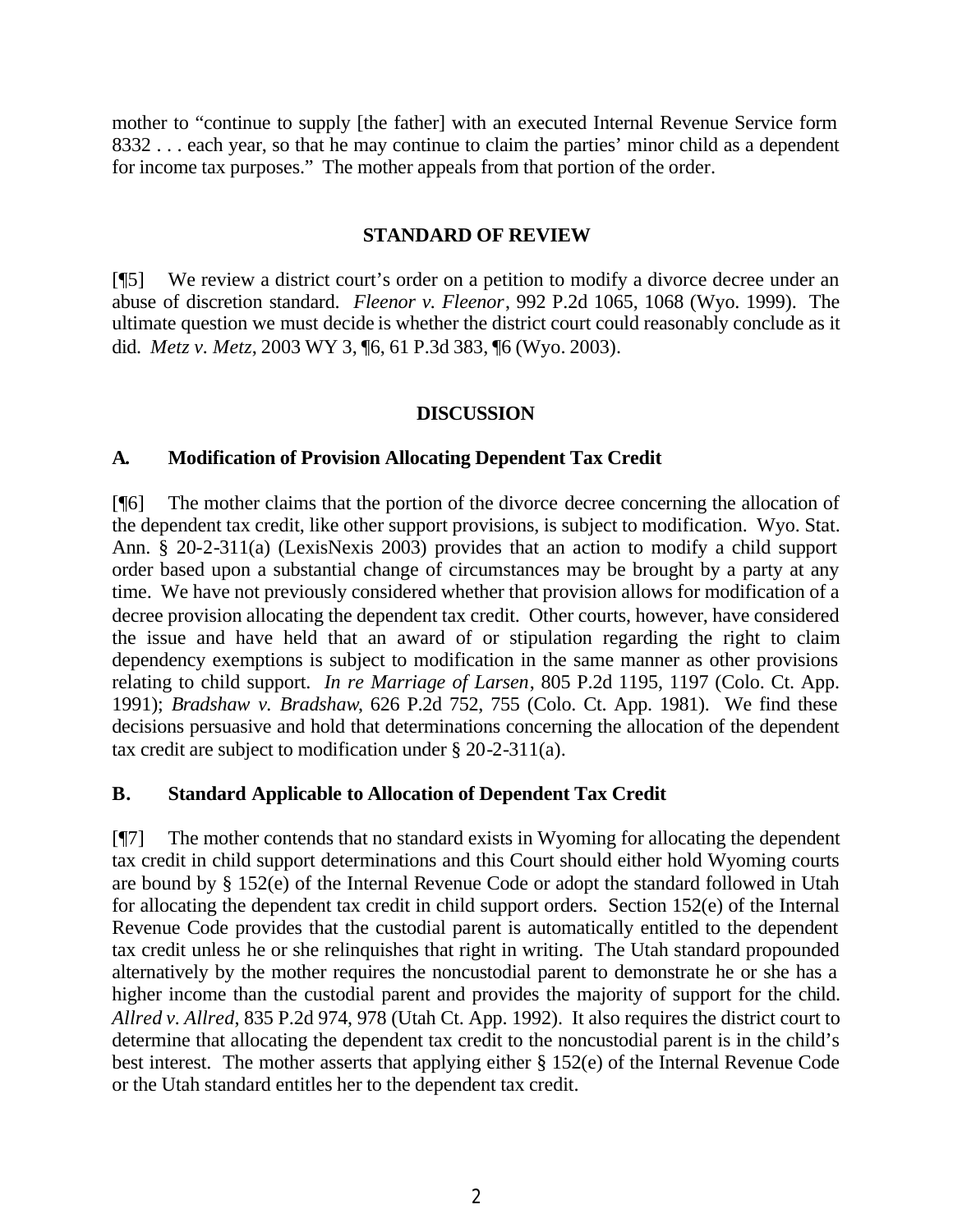# *1. Section 152(e) of the Internal Revenue Code*

[¶8] The mother contends that, because she is the custodial parent and has not relinquished her right to the dependent tax credit, she is automatically entitled to the credit pursuant to § 152(e). She claims § 152(e) preempts state law on the issue. This Court has not previously addressed the issue.

[¶9] A majority of the courts that have addressed the issue has held § 152(e) does not divest state courts of authority to allocate the dependent tax credit. *Motes v. Motes*, 786 P.2d 232, 237 (Utah Ct. App. 1989). Among the reasons offered in support of that conclusion are, first, § 152(e) does not expressly divest state courts of their traditional power and, if Congress had intended to terminate the established practice of state courts requiring, in appropriate circumstances, a waiver of the tax credit to be signed by the parent having custody and receiving child support payments, it would have said so; and, second, the congressional record indicates Congress' intent was not to preempt established state law with the passage of § 152(e) but was only to address the Internal Revenue Service's desire not to be involved in parental disputes over the tax credit. *Id.* at 236. We agree that § 152(e) does not preempt Wyoming courts from allocating the dependent tax credit in the same manner they allocate other marital assets in divorce proceedings.

# *2. Utah Standard*

[¶10] The mother contends, in the alternative, that Wyoming should adopt the Utah standard requiring the noncustodial parent to demonstrate he or she has a higher income and provides the majority of support for the child and a finding by the district court that allocating the dependent tax credit to the noncustodial parent is in the child's best interest. *Allred*, 835 P.2d at 978. While *Allred* involved an appeal from a final decree rather than, as here, an appeal from an order on a petition to modify a decree, that distinction is of no consequence given our determination that allocation of the dependent tax credit is subject to modification in the same manner as other child support provisions.

[¶11] Modification of divorce decrees is appropriate in only limited circumstances. *Pasenelli v. Pasenelli*, 2002 WY 159, ¶9, 57 P.3d 324, ¶9 (Wyo. 2002). With that standard in mind, we held:

> "The party seeking modification must establish there has been a material and substantial change in circumstances which outweighs the interest of society in applying the doctrine of *res judicata*. The trial court is vested with discretion to modify the provisions of the divorce decree and, absent a grave abuse of that discretion, we will not disturb its decision. The standard we apply in review of cases asserting abuse of discretion as an issue is whether the trial court reasonably could have concluded as it did."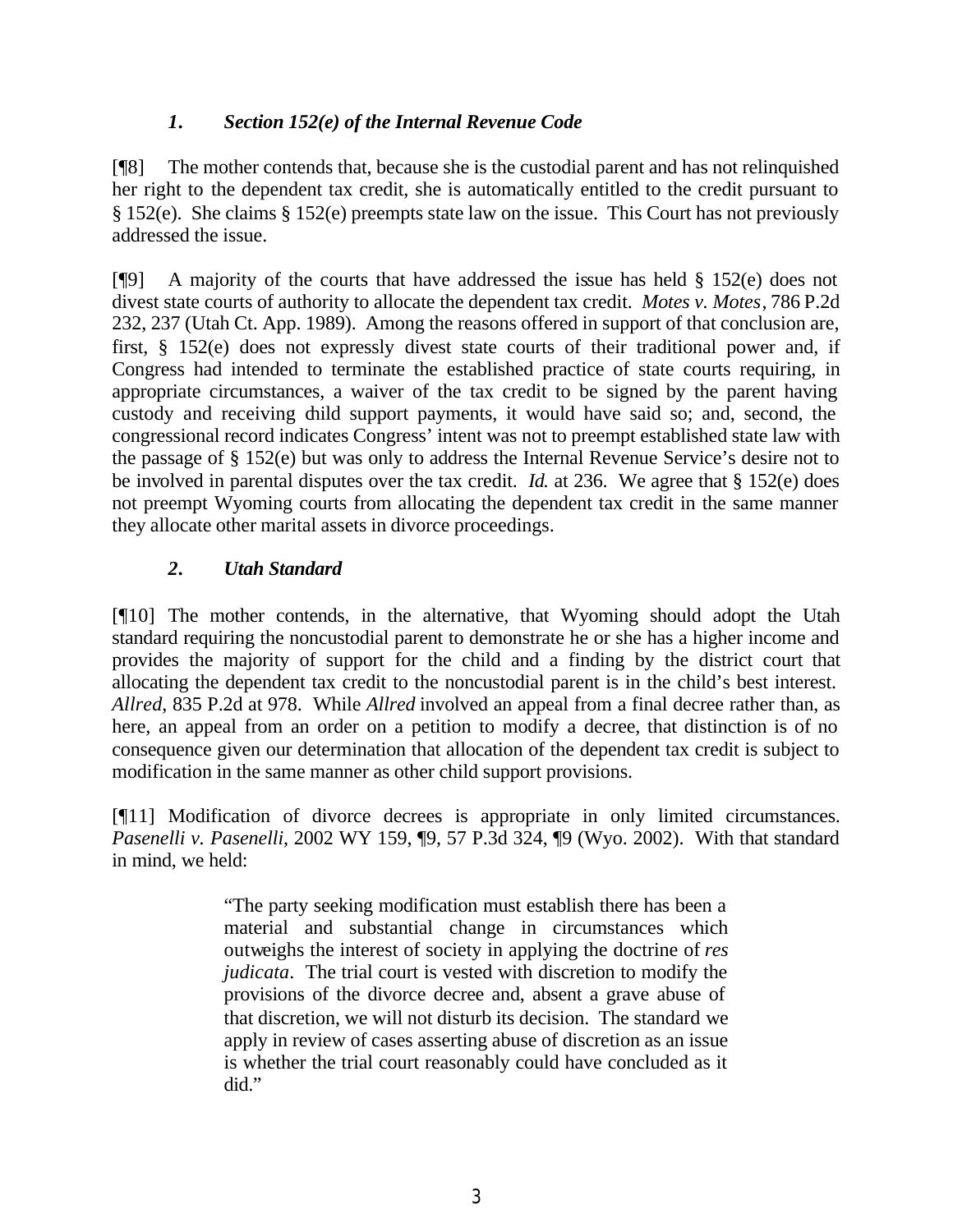*Id.* (quoting *Jones v. Jones*, 858 P.2d 289, 291 (Wyo. 1993) (citations omitted)).

[¶12] The approach we have taken in Wyoming balances the societal interest in the finality of judgments and the statutes allowing for modification of the child support provisions. *Pasenelli*, 2002 WY 159,  $\phi$ 9. Our trial courts are charged with resolving that tension and must do so in the sound exercise of their discretion. *Id*.

 [¶13] We are satisfied these principles adequately set the standard in Wyoming for modifying child support provisions, including allocating the dependent tax credit. We, therefore, decline to specifically adopt the Utah standard as a rule to be steadfastly applied by our courts in all modification proceedings. Having said that, however, we note our trial courts can and do consider both the child's best interest and the parties' relative financial positions when determining the respective support obligations under our statutory scheme.

[¶14] In the present case, the parties stipulated the father would be entitled to the dependent tax credit so long as he remained current in his child support payments. When the mother thereafter petitioned for a modification of the child support provisions, the parties again agreed on an increase in the child support amount. The district court then held a hearing on the issue of reallocating the tax credit.

[¶15] The evidence showed the mother's income had increased since the entry of the divorce decree because she personally was earning more and she was married to a man who had a substantial income. The evidence also showed the father continued to earn more than the mother personally earned without taking into account her husband's earnings. The mother attempted to show she paid more than the father to support the child by offering evidence of the expenses associated with maintaining her new four-person household and dividing those expenses by four to come up with the figure she alleged she expended in support of the parties' minor child. Even if this were the proper way to compute the amount of support the mother provided for the child, the father's income remained higher than the mother's. Given that evidence, the district court's determination is sustainable under either the Utah standard or our less precise abuse of discretion standard.

[¶16] The district court was not persuaded that a substantial change of circumstances occurred justifying reallocation of the dependent tax credit portion of the decree. We find nothing in the record which suggests the district court abused its discretion in reaching that result.

[¶17] Affirmed.